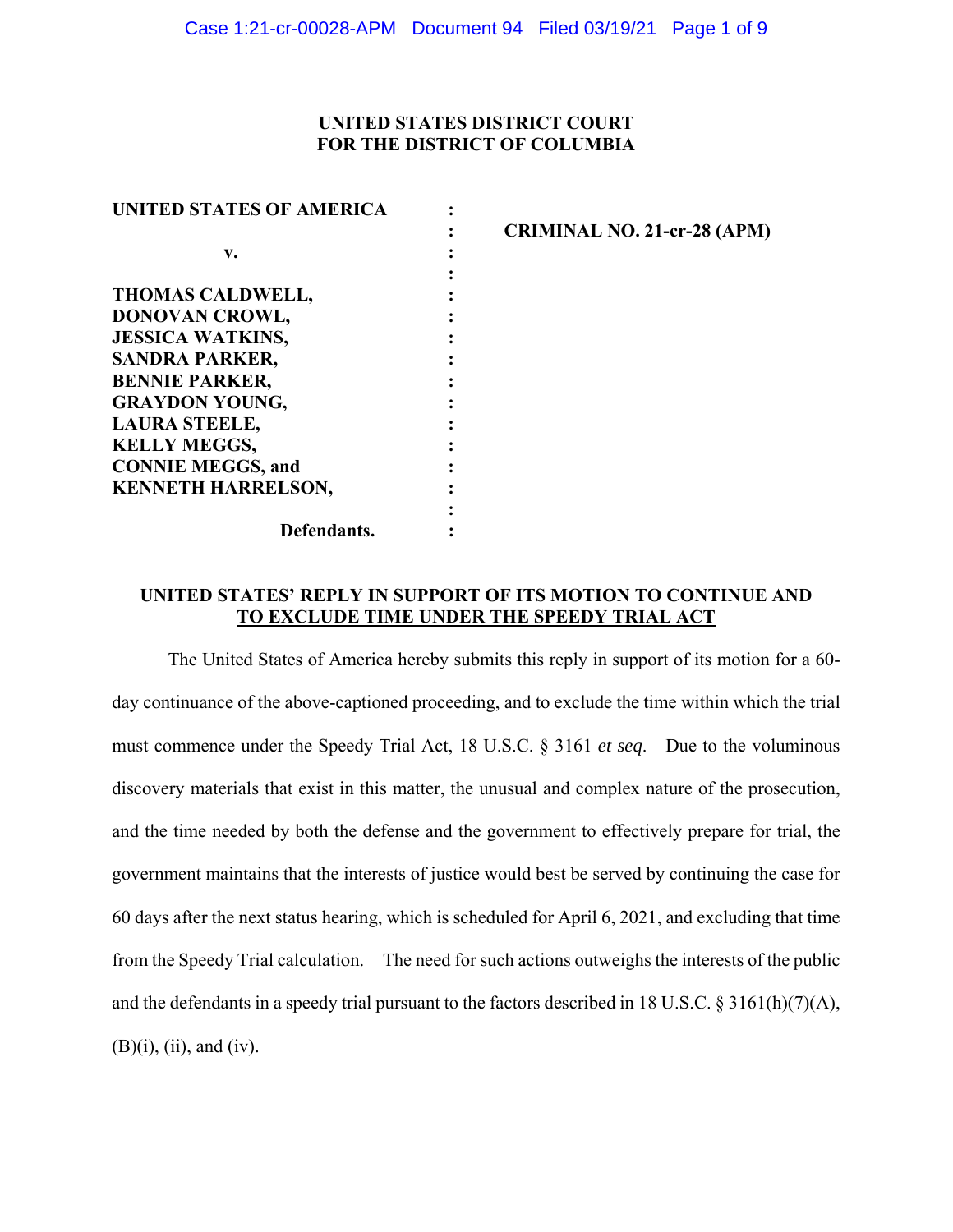#### **BACKGROUND**

The full background is set forth in the government's March 12, 2021, Motion to Continue and to Exclude Time Under the Speedy Trial Act (Motion) (ECF No. 73). Counsel for Defendants Caldwell, Crowl, Watkins, Young, Steele, Kelly Meggs, and Connie Meggs have all conveyed orally through counsel their opposition to the government's motion. Counsel for Defendants Sandra and Bennie Parker deferred to the Court. Defendant Harrelson, who was arrested only recently, has not yet had counsel enter an appearance in this matter.

On March 17, 2021, Defendant Young filed a written opposition to the government's motion (ECF No. 81). Defendant Steele filed an opposition adopting the arguments advanced by Defendant Young (ECF No. 84). On March 18, Defendants Kelly and Connie Meggs filed a written opposition to the government's motion (ECF No. 88). Defendant Watkins filed a pleading agreeing to a 60-day continuance, "but suggests designating the case as 'complex' is not necessary at this time." (ECF No. 87 at 1).

#### **ARGUMENT**

The Speedy Trial Act allows this Court to grant a continuance and to exclude that time from the Speedy Trial calculation upon a finding "that the ends of justice served by taking such action outweigh the best interest of the public and the defendant in a speedy trial." 18 U.S.C.  $§ 3161(h)(7)(A)$ . Among the factors the Court must consider in determining whether to grant such a continuance are whether the failure to grant a continuance would result in a miscarriage of justice, whether the case is so unusual or complex that it is unreasonable to expect the parties to be able to prepare for trial within the Act's standard time limits, and whether a continuance is necessary to give the attorneys for both the defendant and the government the time necessary for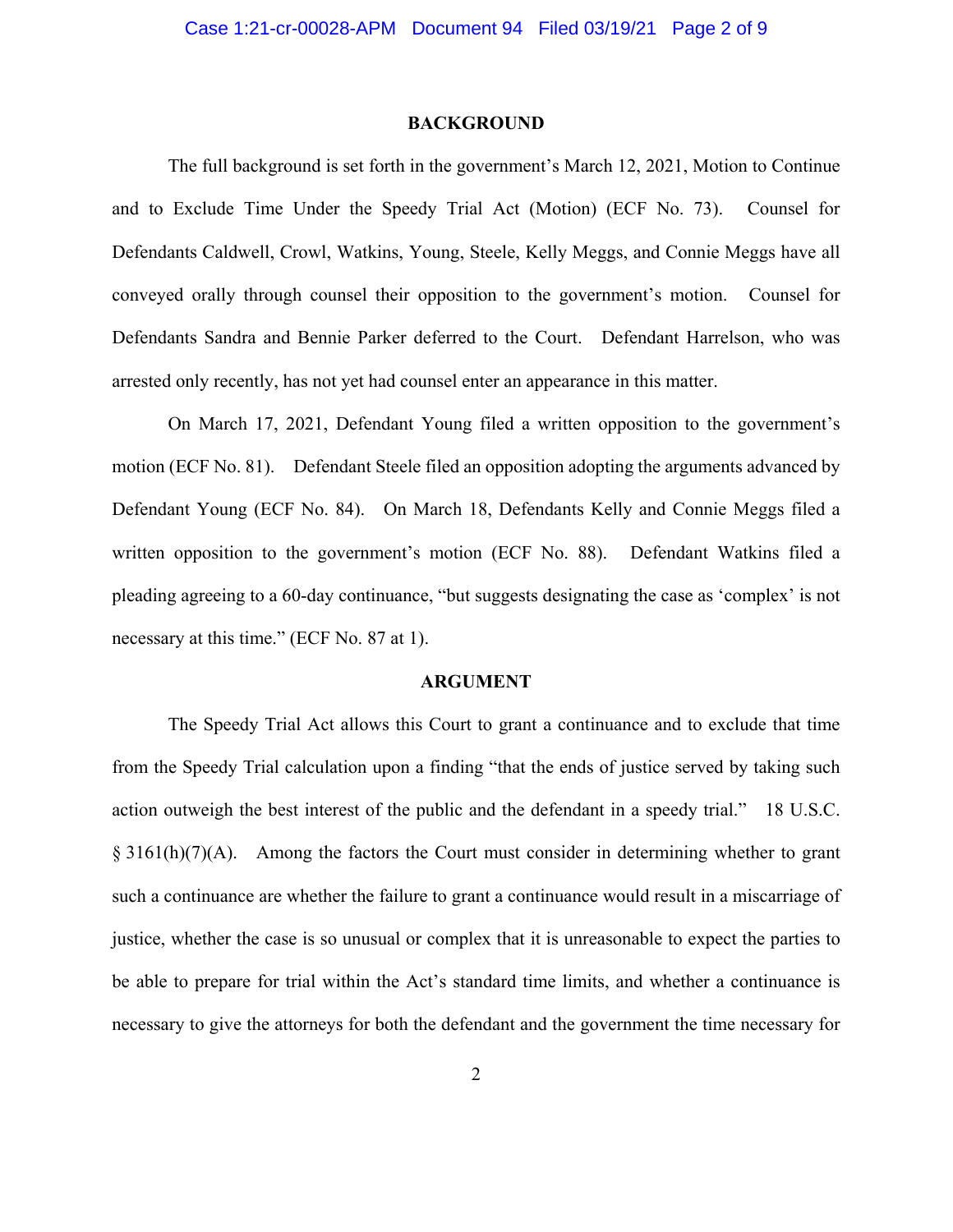effective preparation.  $\S 3161(h)(7)(B)(i)$ , (ii), (iv).

As the government demonstrated in its Motion, each of those factors supports the government's request for a 60-day continuance. The historic-in-scope nature of the investigation and prosecution of individuals involved in the Capitol Attack, the vast amount of evidence that has been obtained and that must be processed, reviewed, and produced in discovery, and the inability of both defense counsel and the government to effectively prepare for trial without a continuance even with the exercise of due diligence, all establish that "the ends of justice served by the granting of such continuance outweigh the best interests of the public and the defendant in a speedy trial."  $§ 3161(h)(7)(A).$ 

This is true not only of the Capitol Attack cases in their entirety but also of this case in particular. In their written oppositions, the defendants attempt to suggest that their case is limited in scope because, for example, it "involves only ten defendants" (ECF No. 88 at 1), "an event . . . occurring over a period of a few hours with less than one half hour of it taking place inside the Capitol building" (ECF No. 88 at 1-2), and "one (1) to five (5) additional defendants" yet to be charged (ECF No. 81 at 2). These assertions by themselves demonstrate that a 60-day ends-ofjustice continuance is warranted here. *See, e.g.*, *United States v. Gordon*, 710 F.3d 1124, 1158- 59 (10th Cir. 2013) (affirming ends-of-justice continuance in multiple-defendant case where the "evidence was extensive and complex, and . . . it would take additional time to sufficiently analyze and organize the evidence before trial"); *United States v. Bieganowski*, 313 F.3d 264, 284 (5th Cir. 2002) (finding "[t]his was a complex case" where, in nine-defendant case, "[t]he volume of discovery and the number of defendants involved justified some delay"); *United States v. Jimenez-Mendez*, No. 2:19-cr-00151-1, 2021 WL 688743, at \*12 (E.D. Pa. Feb. 23, 2021) (excluding nearly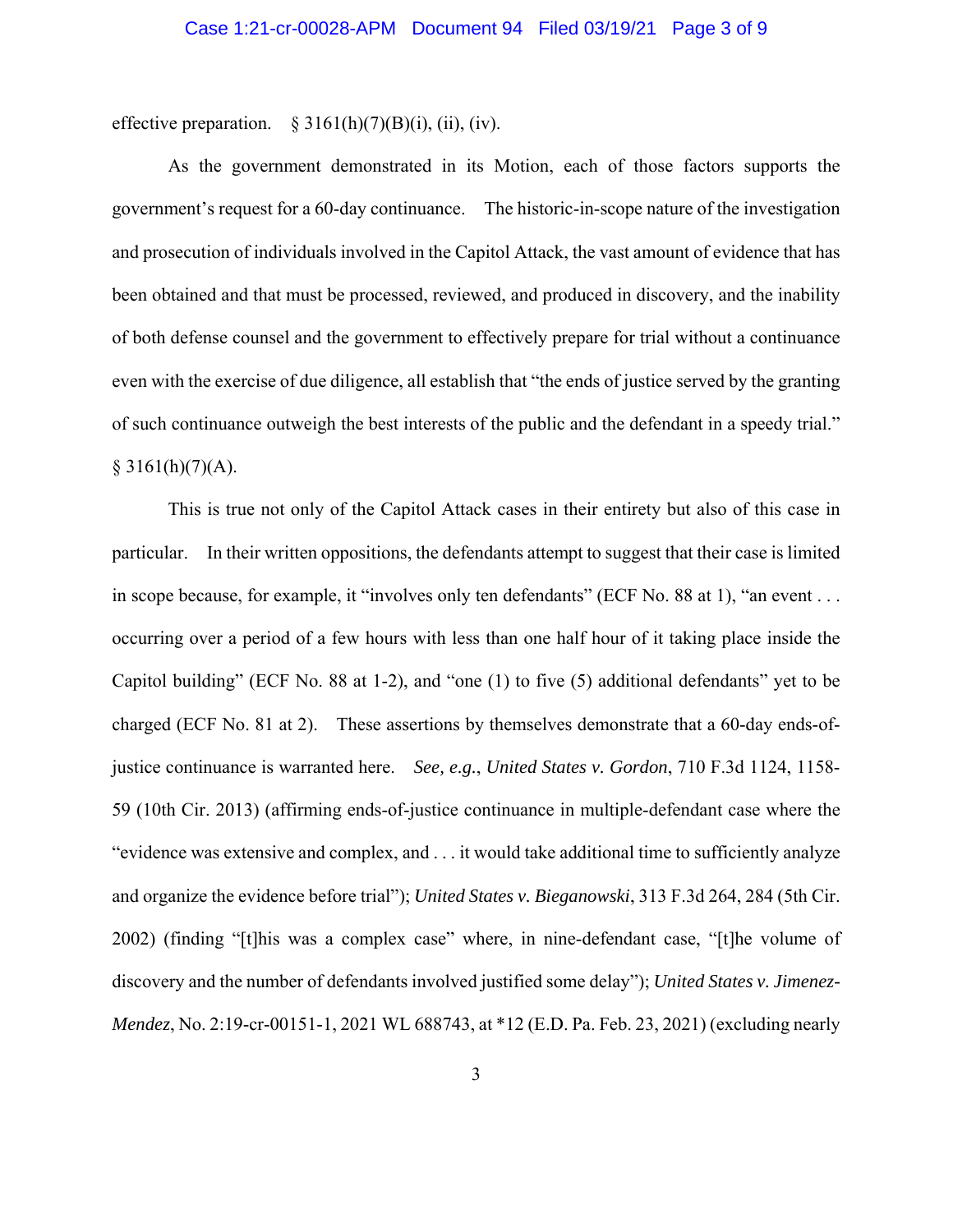### Case 1:21-cr-00028-APM Document 94 Filed 03/19/21 Page 4 of 9

a year of time due to "unusual and complex nature of the case" involving "more than a dozen defendants . . . and extensive discovery, including approximately 4,000 hours of intercepted calls"); *United States v. Gutierrez*, NO. 06-CR-582-4, 2007 WL 4302812, at \*1 (E.D. Pa. Dec. 6, 2007) (granting ends-of-justice continuance based upon "the number of defendants, the nature of the prosecution, and the nature and quantity of the evidence," in case involving ten co-defendants and voluminous discovery); *United States v. Shaw*, 510 F. Supp. 2d 148, 152 (D.D.C. 2007) (finding "that this is a complex case given the number of defendants and the nature of the charges" where case "involve<sup>[d]</sup> ten counts against seven defendants and alleges a drug conspiracy spanning almost seven years"). Indeed, given the government has already obtained more than 15,000 hours of surveillance and body-worn camera footage from multiple law enforcement agencies (Motion at 3), merely identifying and producing the footage showing "only ten defendants . . . over a period of a few hours" is itself a difficult task.

Moreover, the evidence already gathered in this specific case indicates its size and scope. To date, the government has provided only initial discovery in this matter, and those materials alone consist of roughly 35 gigabytes of data that includes arrest paperwork; recordings of custodial interviews, where available; paperwork and photographs relating to premises search warrants; data extracted from several of the defendants' cellular telephones and social media accounts; some defendants' hotel records; and some photographs and video recordings from publicly available sources of the defendants participating in the alleged offenses. Voluminous discovery remains to be provided. The investigation into just this one matter has yielded well over 50 search warrant returns and 150 subpoena returns. There are also hours of surveillance video from the U.S. Capitol, from body cameras worn by law enforcement, from hotels where the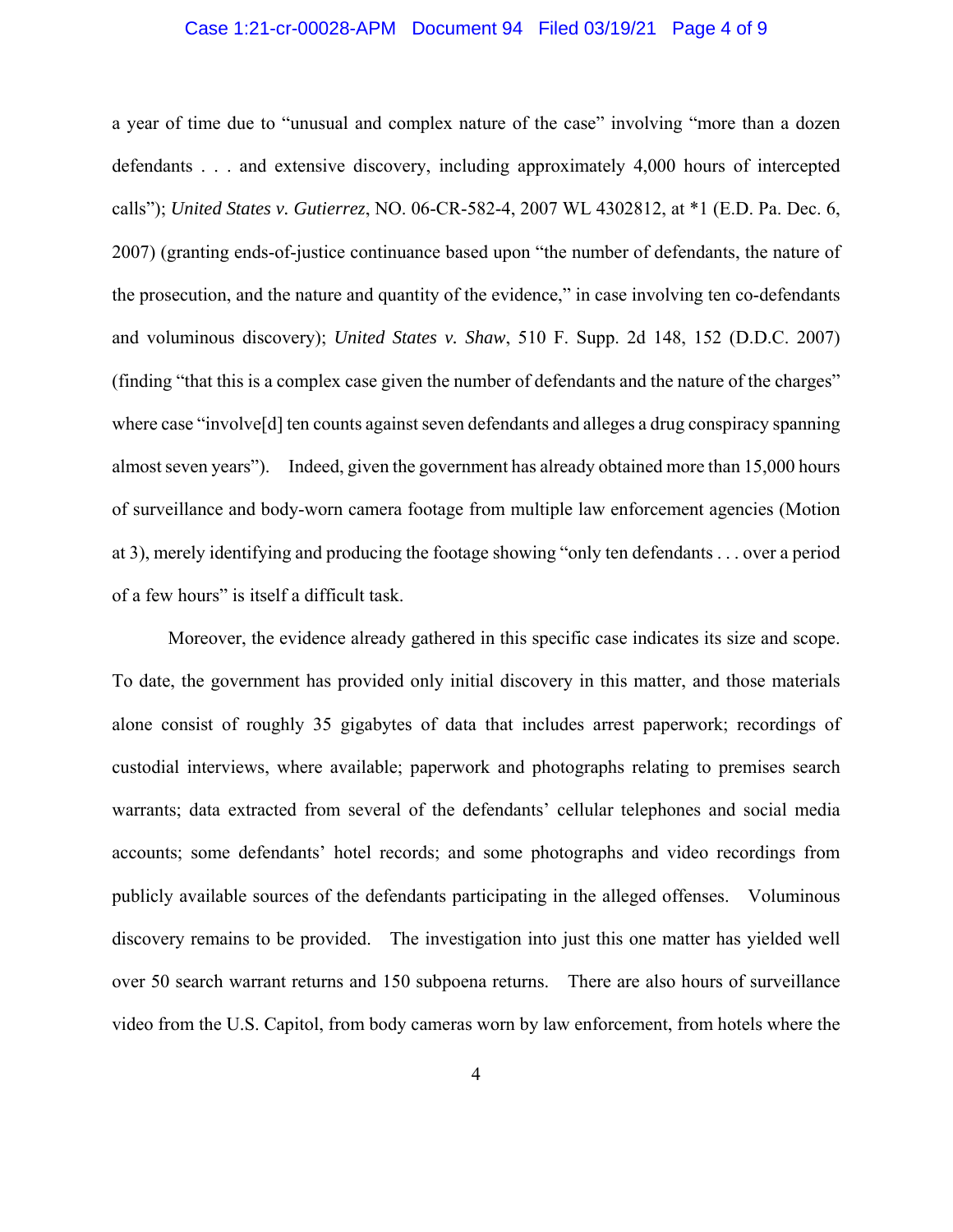## Case 1:21-cr-00028-APM Document 94 Filed 03/19/21 Page 5 of 9

defendants stayed and met up prior to the attack, and from publicly available sources, which capture not only the defendants' incursion into the Capitol but also evidence of their acting in concert before and after the attack. And the investigation is ongoing.

In this case, the government has provided a substantial amount of initial discovery and plans to continue to provide discovery on a rolling basis. Within the next few weeks, the government plans to provide a second discovery production that will consist of the majority of the subpoena returns obtained to date and several additional search warrant returns. The government *is* marshalling as many of its resources as possible to ensure that these defendants are given access to all these materials in a timely fashion (*cf.* ECF No. 81 at 4-5). As the government explained in its Motion (at 3-4), it anticipates providing the discovery most directly and immediately related to pending charges in cases involving detained defendants within the next 30 to 60 days. The government's requested 60-day continuance in this case will allow it to focus on doing just that.

The defendants are likewise incorrect to suggest that the government's Motion is predicated on "the complexity of other cases which the Government is presently handling" rather than "the complexity of this case" (ECF No. 81 at 3). A vast amount of the evidence gathered by the government is not defendant- or case-specific, and is inextricably intertwined between and among defendants and cases. To give just one example: hundreds of people unlawfully entered the U.S. Capitol on January 6, 2021. Many of those people held out their cell phones, apparently filming and photographing the events as they transpired. A large number of those individuals have been apprehended and their cellular telephones seized and searched. Some subset of those phones likely were carried by people near the defendants charged in this case and may have captured information that could be of value to the government or the defense, such as an expression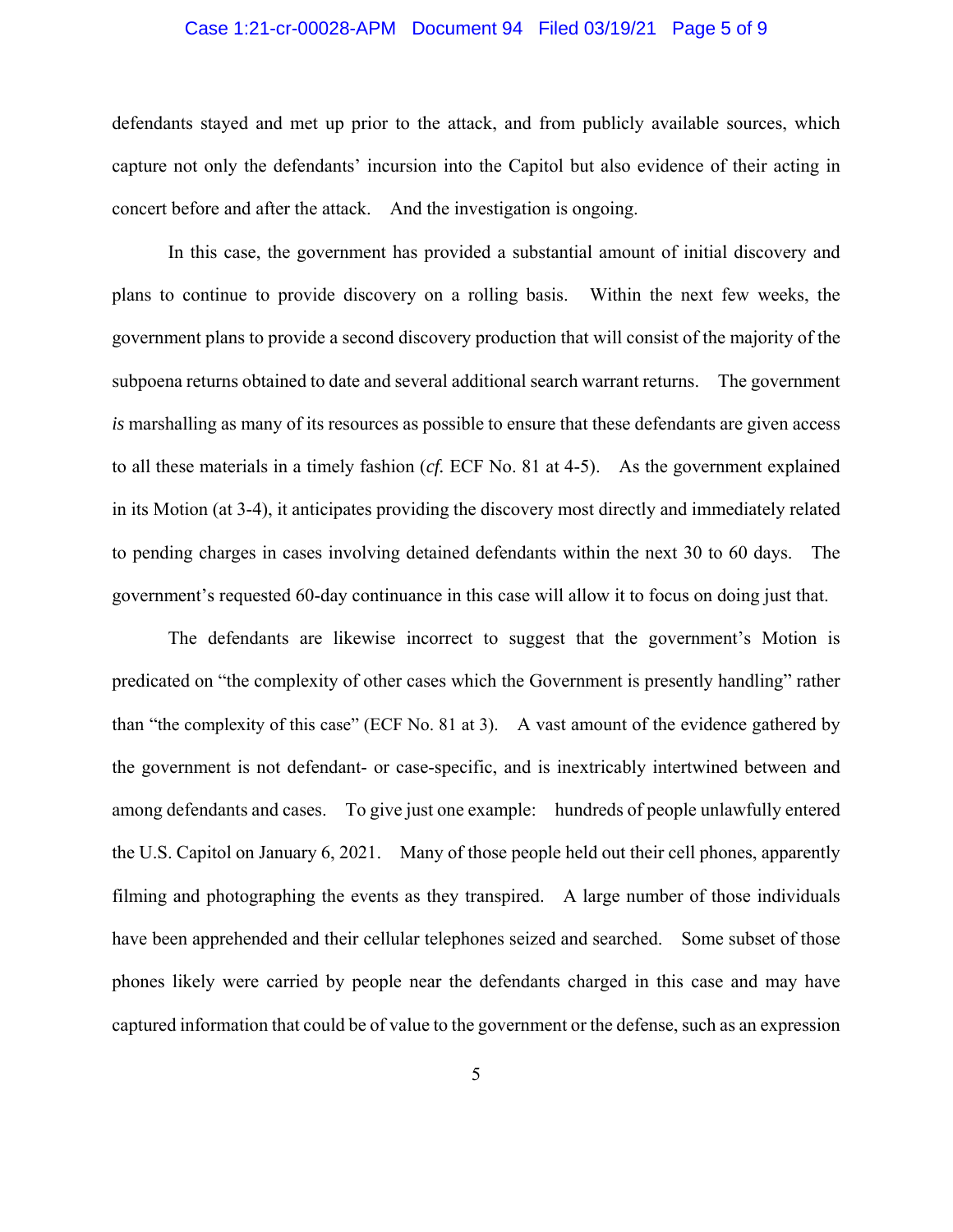## Case 1:21-cr-00028-APM Document 94 Filed 03/19/21 Page 6 of 9

relating to intent. But merely identifying which phones may contain important evidence related to these specific defendants will be a hugely time-consuming task. And once that evidence is identified, the government cannot simply turn over the entire contents of someone's cell phone without first reviewing the contents to ensure that it is not producing someone's private information to a complete stranger. *Cf. Riley v. California*, 573 U.S. 373, 396-97 (2014) ("A phone not only contains in digital form many sensitive records previously found in the home; it also contains a broad array of private information never found in a home in any form[.]"). This is just one example of the possible interconnectedness of the discovery materials across the Capitol Attack cases, but it captures why the government is approaching the discovery in these matters holistically. It also demonstrates why this Court should consider all of the evidence gathered by the government thus far when determining a time frame for trial that would best balance the interests of the public and the defendants in a speedy trial with the time needed for defendants to prepare their defense. 18 U.S.C. §§ 3161(h)(7)(A), (h)(7)(B)(i)(ii) and (iv); *see, e.g., United States v. Bikundi*, 926 F.3d 761, 777-78 (D.C. Cir. 2019) (Upholding ends-of-justice continuances totaling 18 months in two co-defendant health care fraud and money laundering conspiracy case, in part because the District Court found a need to "permit defense counsel and the government time to both produce discovery and review discovery").

The government recognizes that all of the defendants in this case have "an interest which must be acknowledged, weighed, and protected" (ECF No. 81 at 6). But that interest is not protected if the defendants have insufficient time to review discovery and prepare for trial. *See, e.g.*, *Bikundi*, 926 F.3d at 777-78; *United States v. Bell*, 925 F.3d 362, 374 (7th Cir. 2019). And although Defendant Young and others are detained pending trial (ECF No. 81 at 6), detention alone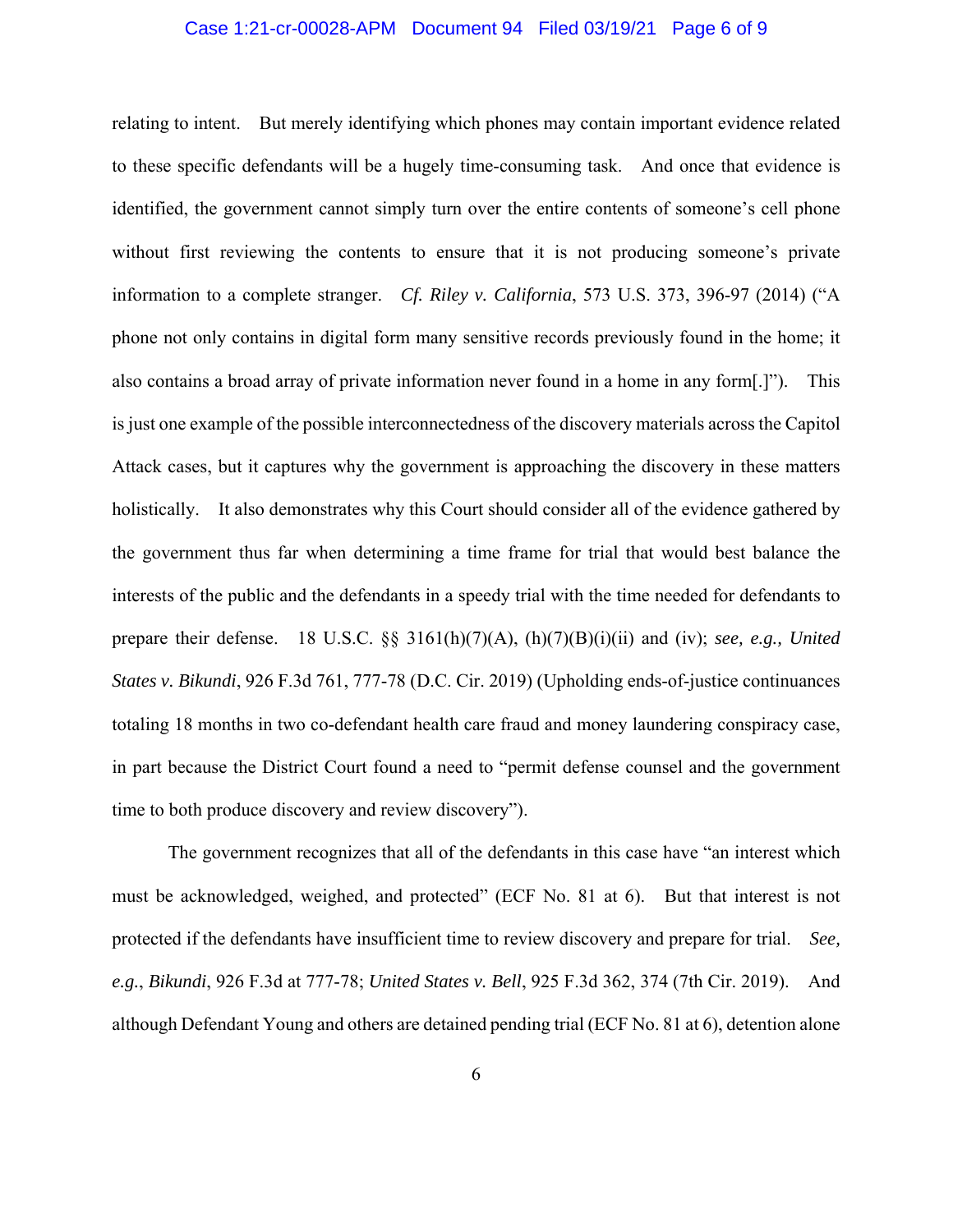## Case 1:21-cr-00028-APM Document 94 Filed 03/19/21 Page 7 of 9

does not warrant a finding that the ends of justice are not served by the 60-day continuance requested by the government. *See, e.g.*, *United States v. Theron*, 782 F.2d 1510, 1516 (10th Cir. 1986) ("Congress obviously contemplated some extension of the ninety-day limit on incarceration before trial when it incorporated the § 3161(h) exclusions into § 3164."); *United States v. Babichenko*, No.: 1:18-cr-00258-BLW, 2019 WL 3558484, at \*5 (D. Idaho Aug. 5, 2019) ("[A]pplication of the complex-case time frame under the Speedy Trial Act will sometimes lengthen the period of pretrial detention of a defendant."); *United States v. Accetturo*, 623 F. Supp. 746, 765 (D.N.J. 1985) ("[T]he lengthy detention of a defendant under the Bail Reform Act due to a complex case is also specifically contemplated by the Speedy Trial Act."). Without minimizing the "stress and anxiety" (ECF No. 81 at 6) experienced by Defendant Young and the other detained defendants, the government notes that the 60-day extension it is requesting comes nowhere close to the constitutional limits on pretrial incarceration. *See, e.g.*, *Doggett v. United States*, 505 U.S. 647, 652 n.1 (1992) (explaining that pretrial incarceration is sufficient to trigger constitutional speedy trial inquiry when it "approaches one year"); *United States v. El-Gabrowny*, 35 F.3d 63, 65 (2d Cir. 1994) (finding no due process violation where defendant had been detained for 18 months before trial); *United States v. Gamble*, No. 19-348 (CKK), 2020 WL 588323, at \*11 (D.D.C. 2020) ("[C]ourts have found that periods ranging from four months to thirty months do not violate due process in light of the circumstances of individual cases.").

In response to Defendant Watkins's suggestion that "designating the case as 'complex' is not necessary at this time" (ECF No. 87 at 1), the government notes that the Speedy Trial Act contains no provision for "designating" a case as complex. Rather, the Act merely requires the Court to consider, in deciding whether to grant an ends-of-justice continuance, whether the case "is so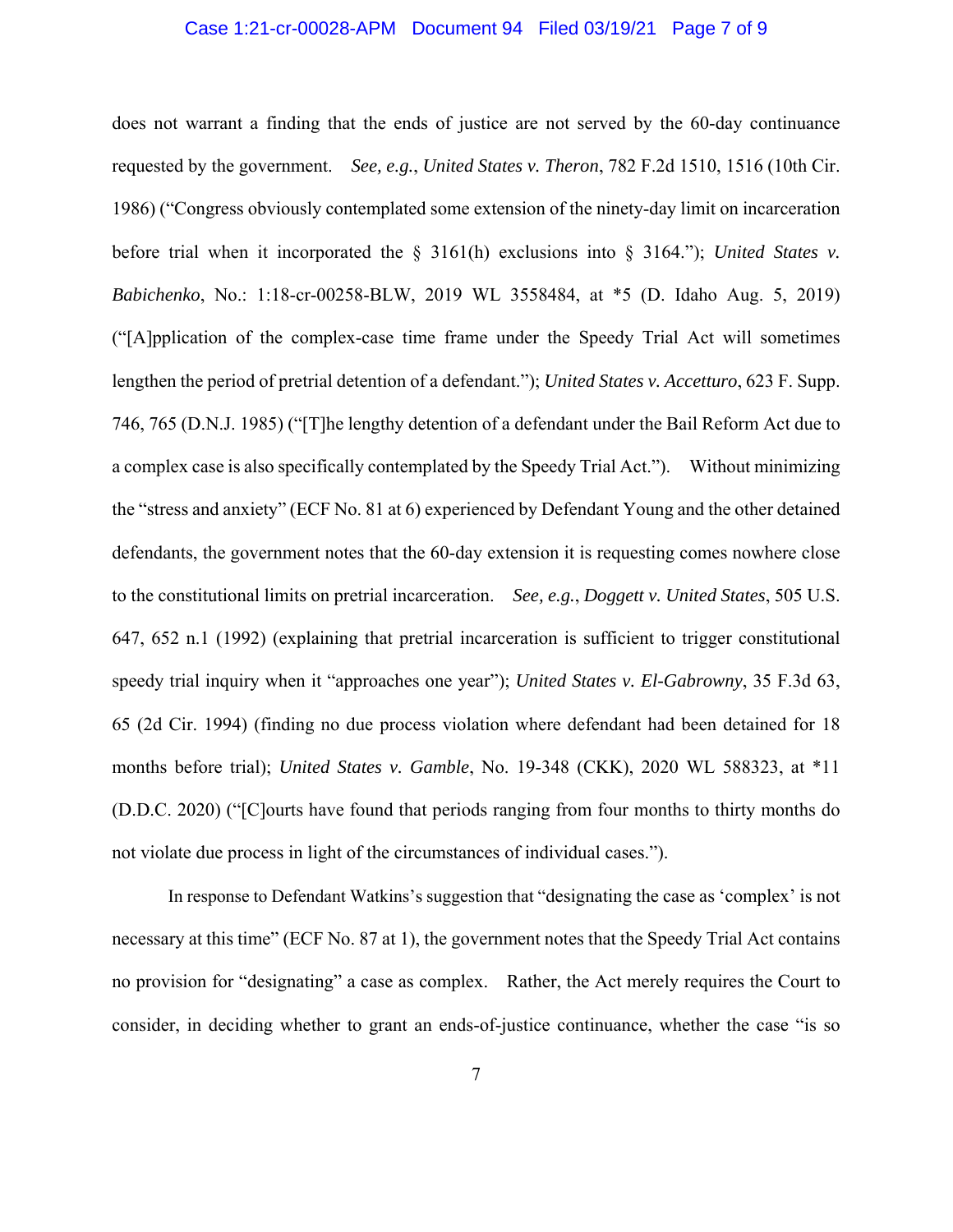## Case 1:21-cr-00028-APM Document 94 Filed 03/19/21 Page 8 of 9

unusual or so complex, due to the number of defendants, the nature of the prosecution, or the existence of novel questions of fact or law, that it is unreasonable to expect adequate preparation for pretrial proceedings or for the trial itself within the time limits established by this section." 18 U.S.C. § 3161(h)(7)(B)(ii). The only question before the Court is whether to grant a 60-day continuance, and to exclude that time from the Speedy Trial calculation, because "the ends of justice served by the granting of such continuance outweigh the best interests of the public and the defendant in a speedy trial."  $\S 3161(h)(7)(A)$ . This case is surely an "unusual" or "complex" one justifying such a continuance.

Finally, under the Court's latest standing order regarding the ongoing public health emergency arising from COVID-19 pandemic, most jury trials remain continued through August 31, 2021. United States District Court for the District of Columbia Standing Order 21-10. Only a limited number of jury trials, which can be conducted consistent with the Court's health and safety protocols, are permitted to go forward. *Id.* These protocols include social distancing requirements that would make it challenging to have even two or three defendants, much less ten defendants, tried in the same courtroom. COVID-19 Continuity of Operations Plan for COVID-19 (with Appendices), Appendix 8 Plan for Resumption of Jury Trials During March 15, 2021 to August 31, 2021 (March 4, 2021). Additionally, the Court has already filled some of the limited number of trial slots available on the master trial calendar, which is being utilized to prioritize the trials of detained defendants, some of whom have had their trials postponed for over a year since the pandemic began. For all of the reasons cited by the Court in the standing order, the time between now and at least the next sixty days should be excluded for this case as a result of the ongoing public health emergency, as well.

WHEREFORE, the government respectfully requests that this Court grant the motion for a 60-day continuance of the above-captioned proceeding, and that the Court exclude the time